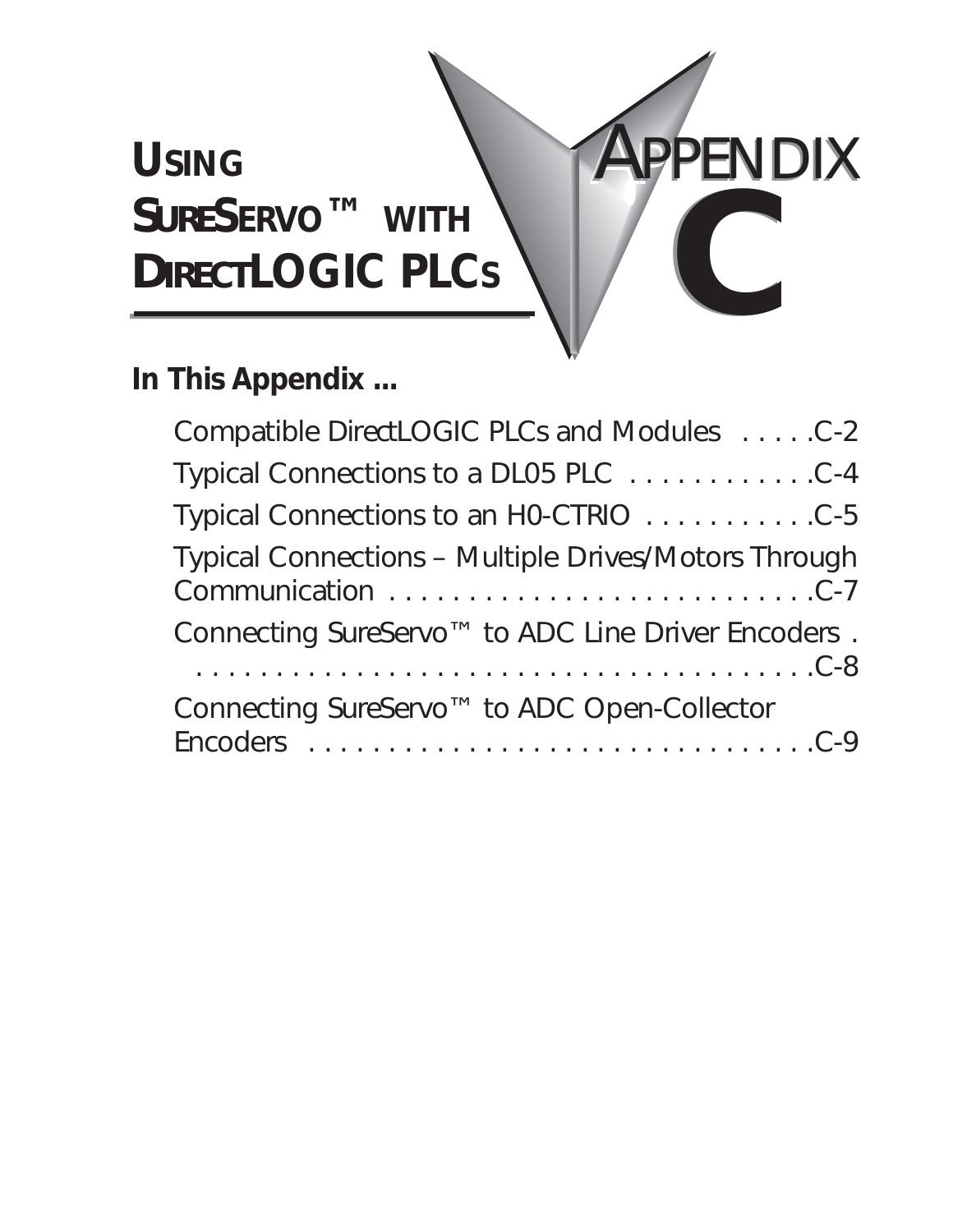### **Compatible** *Direct***LOGIC PLCs and Modules**

The following tables show which *Direct*LOGIC PLCs and modules can be used with *Sure*Servo™ servo systems.

| DirectLOGIC PLC s/Modules for Use with SureServo Systems |                                                                                                                                                                                                                                                                                                                                                                                                                                                                                                                         |  |
|----------------------------------------------------------|-------------------------------------------------------------------------------------------------------------------------------------------------------------------------------------------------------------------------------------------------------------------------------------------------------------------------------------------------------------------------------------------------------------------------------------------------------------------------------------------------------------------------|--|
| <b>DL05 PLCs</b>                                         |                                                                                                                                                                                                                                                                                                                                                                                                                                                                                                                         |  |
| <b>DO-05AD</b>                                           | DL05 CPU, 8 AC in / 6 DC out, 110/220VAC power supply. Inputs: 8 AC inputs, 90-120 VAC,<br>2 isolated commons. Outputs: 6 DC outputs, 6-27 VDC current sinking, 1.0A/pt. max.,<br>1 common. 2 outputs are configurable for independent CW/CCW pulse train output or step and<br>direction pulse output up to 7KHz (0.5A/pt.).                                                                                                                                                                                           |  |
| <b>D0-05DD</b>                                           | DL05 CPU, 8 DC in / 6 DC out, 110/220VAC power supply. Inputs: 8 DC inputs, 12-24 VDC<br>current sinking/sourcing, 2 isolated commons. Outputs: 6 DC outputs, 6-27 VDC current<br>sinking, 1.0A/pt. max., 1 common. 2 outputs are configurable for independent CW/CCW pulse<br>train output or step and direction pulse output up to 7KHz (0.5A/pt.) (not available when using<br>high-speed inputs).                                                                                                                   |  |
| <b>D0-05DD-D</b>                                         | DL05 CPU, 8 DC in / 6 DC out, 12/24VDC power supply. Inputs: 8 DC inputs, 12-24 VDC<br>current sinking/sourcing, 2 isolated commons. Outputs: 6 DC outputs, 6-27 VDC current<br>sinking, 1.0A/pt. max., 1 common. 2 outputs are configurable for independent CW/CCW pulse<br>train output or step and direction pulse output up to 7KHz (0.5A/pt.) (not available when using<br>high-speed inputs).                                                                                                                     |  |
| <b>DL06 PLCs</b>                                         |                                                                                                                                                                                                                                                                                                                                                                                                                                                                                                                         |  |
| D0-06DD1                                                 | DL06 CPU, 20 DC in / 16 DC out, 110/220VAC power supply, with 0.3A 24VDC auxiliary<br>device power supply. Inputs: 20 DC inputs, 12-24 VDC current sinking/sourcing, 5 isolated<br>commons (4 inputs per common). Outputs: 16 DC outputs, 12-24 VDC current sinking, 1.0A/pt.<br>max., 4 commons non-isolated (4 points per common). 2 outputs are configurable for<br>independent CW/CCW pulse train output or step and direction pulse output up to 10KHz<br>(0.5A/pt.) (not available when using high-speed inputs). |  |
|                                                          | DL06 CPU, 20 DC in / 16 DC out, 12/24VDC power supply. Inputs: 20 DC inputs, 12-24 VDC<br>current sinking/sourcing, 5 isolated commons (4 inputs per common). Outputs: 16 DC outputs,<br>DO-06DD1-D 12-24 VDC current sinking, 1.0A/pt. max., 4 commons non-isolated (4 points per common).<br>2 outputs are configurable for independent CW/CCW pulse train output or step and direction<br>pulse output up to 10KHz (0.5A/pt.) (not available when using high-speed inputs).                                          |  |
| DL05/DL06 High Speed Counter I/O Module                  |                                                                                                                                                                                                                                                                                                                                                                                                                                                                                                                         |  |
| <b>HO-CTRIO</b>                                          | DL05/06 High Speed Counter I/O Interface Module, 4 DC sink/source inputs 9-30 VDC, 2<br>isolated sink/source DC outputs, 5-30 VDC, 1A per point. Inputs supported: 1 quadrature<br>encoder counters up to 100KHz, or 2 single channel counters up to 100KHz, and 2 high speed<br>discrete inputs for Reset, Inhibit, or Capture. Outputs supported: 2 independently configurable<br>high speed discrete outputs or 1 channel pulse output control, 20Hz-25KHz per channel, pulse<br>and direction or cw/ccw pulses.     |  |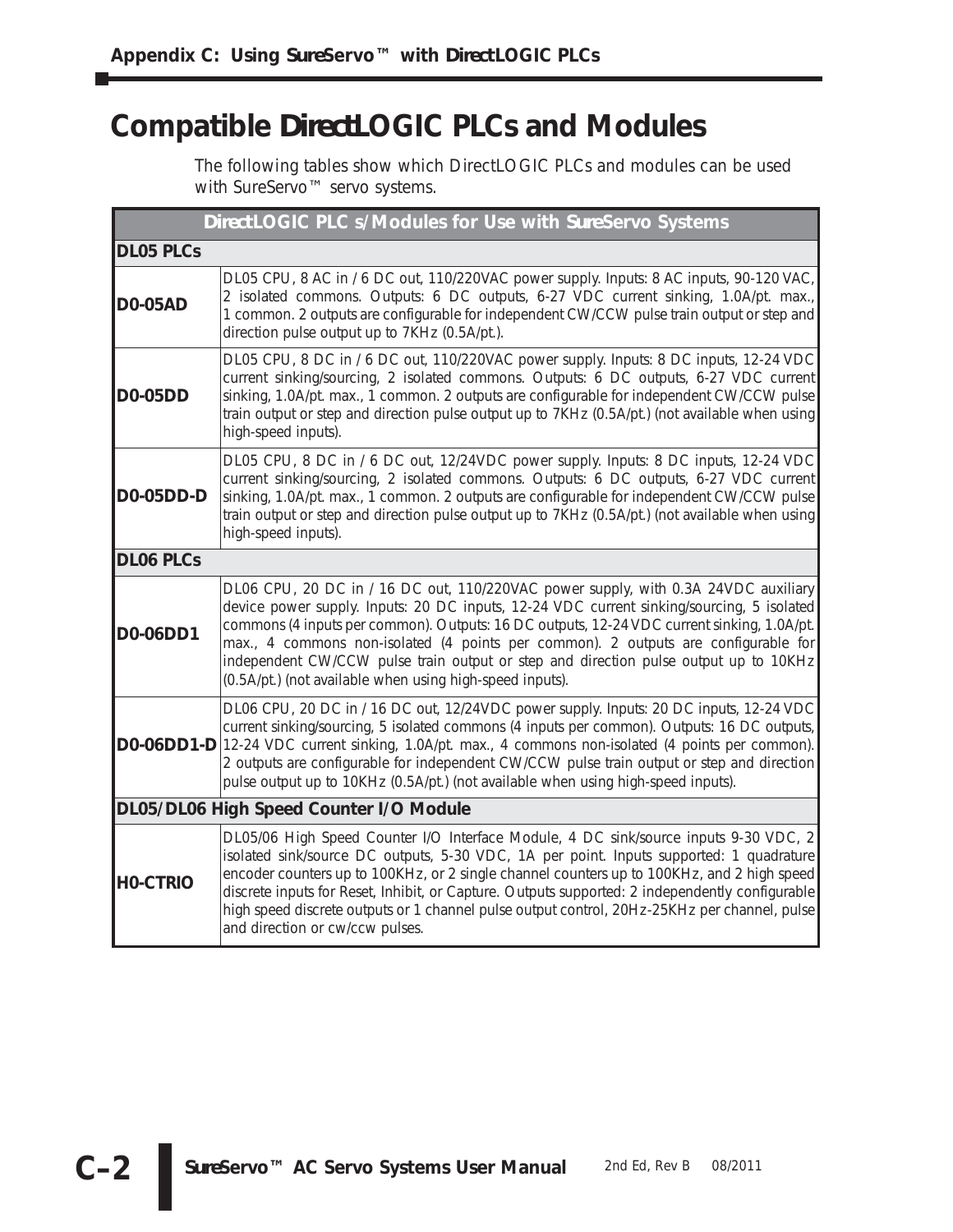| DirectLOGIC PLCs/Modules for Use with SureServo Systems (cont.)                                                                                                                                                                                                                 |                                                                                                                                                                                                                                                                                                                                                                                                                                                                                                                                                                          |  |
|---------------------------------------------------------------------------------------------------------------------------------------------------------------------------------------------------------------------------------------------------------------------------------|--------------------------------------------------------------------------------------------------------------------------------------------------------------------------------------------------------------------------------------------------------------------------------------------------------------------------------------------------------------------------------------------------------------------------------------------------------------------------------------------------------------------------------------------------------------------------|--|
| DL105 PLCs                                                                                                                                                                                                                                                                      |                                                                                                                                                                                                                                                                                                                                                                                                                                                                                                                                                                          |  |
| <b>F1-130AD</b>                                                                                                                                                                                                                                                                 | DL130 CPU, 10 AC in / 8 DC out, 110/220VAC Power Supply. Inputs: 10 AC inputs, 80-132<br>VAC, 3 isolated commons. Outputs: 8 DC outputs, 5-30VDC current sinking, 0.5A/pt. max, 3<br>internally connected commons. 3 internally connected commons. 2 outputs are configurable<br>for independent CW/CCW pulse train output or step and direction pulse output up to 7KHz (@<br>0.25A/pt. max).                                                                                                                                                                           |  |
| <b>F1-130DD</b>                                                                                                                                                                                                                                                                 | DL130 CPU, 10 DC in / 8 DC out, 110/220 VAC Power Supply. Inputs: 10 DC inputs, 12-24<br>VDC current sinking/sourcing, 3 isolated commons. Outputs: 8 DC outputs, 5-30VDC current<br>sinking, 0.5A/pt. max, 3 internally connected commons. 2 outputs are configurable for<br>independent CW/CCW pulse train output or step and direction pulse output up to 7KHz (@<br>0.25A/pt. max) (not available when using high-speed inputs).                                                                                                                                     |  |
| F1-130DD-D                                                                                                                                                                                                                                                                      | DL130 CPU, 10 DC in / 8 DC out, 12/24VDC Power Supply. Inputs: 10 DC inputs, 12-24<br>VDC current sinking/sourcing, 3 isolated commons. Outputs: 8 DC outputs, 5-30VDC current<br>sinking, 0.5A/pt. max, 3 internally connected commons. 2 outputs are configurable for<br>independent CW/CCW pulse train output or step and direction pulse output up to 7KHz (@<br>0.25A/pt. max) (not available when using high-speed inputs).                                                                                                                                        |  |
| DL205 High Speed Counter I/O Modules                                                                                                                                                                                                                                            |                                                                                                                                                                                                                                                                                                                                                                                                                                                                                                                                                                          |  |
| <b>H2-CTRIO<sup>*</sup></b>                                                                                                                                                                                                                                                     | DL205 High Speed Counter I/O Interface Module, 8 DC sink/source inputs 9-30VDC, 4 isolated<br>sink/source DC outputs, 5-30VDC, 1A per point. Inputs supported: 2 quadrature encoder<br>counters up to 100KHz, or 4 single channel counters up to 100KHz, and 4 high speed discrete<br>inputs for Reset, Inhibit, or Capture. Outputs supported: 4 independently configurable high<br>speed discrete outputs or 2 channels pulse output control, 20Hz-25KHz per channel, pulse and<br>direction or cw/ccw pulses.                                                         |  |
| <b>D2-CTRINT</b>                                                                                                                                                                                                                                                                | Counter Interface Module, 4 isolated DC inputs, 1 pulse train output (cw) or 2 pulse train<br>outputs (cw,ccw) with DC input restrictions, accepts two up-counters when used with D2-240<br>or D2-250(-1) (one only with D2-230), or one up/down counter. (not available when using high-<br>speed inputs).                                                                                                                                                                                                                                                              |  |
| Terminator I/O High Speed Counter I/O Module                                                                                                                                                                                                                                    |                                                                                                                                                                                                                                                                                                                                                                                                                                                                                                                                                                          |  |
| T1H-CTRIO <sup>*</sup>                                                                                                                                                                                                                                                          | Terminator I/O High Speed Counter I/O Interface Module, 8 DC sink/source inputs 9-30VDC,<br>4 isolated sink/source DC outputs, 5-30VDC, 1A per point. Inputs supported: 2 quadrature<br>encoder counters up to 100KHz, or 4 single channel counters up to 100KHz, and 4 high speed<br>discrete inputs for Reset, Inhibit, or Capture. Outputs supported: 4 independently configurable<br>high speed discrete outputs or 2 channels pulse output control, 20Hz-25KHz per channel, pulse<br>and direction or cw/ccw pulses. (Use with T1K-16B or T1K-16B-1 terminal base.) |  |
| DL405 High Speed Counter I/O Module                                                                                                                                                                                                                                             |                                                                                                                                                                                                                                                                                                                                                                                                                                                                                                                                                                          |  |
| <b>H4-CTRIO</b>                                                                                                                                                                                                                                                                 | DL405 High Speed Counter I/O Interface Module, 8 DC sink/source inputs 9-30VDC, 4 isolated<br>sink/source DC outputs, 5-30VDC, 1A per point. Inputs supported: 2 quadrature encoder<br>counters up to 100KHz, or 4 single channel counters up to 100KHz, and 4 high speed discrete<br>inputs for Reset, Inhibit, or Capture. Outputs supported: 4 independently configurable high<br>speed discrete outputs or 2 channels pulse output control, 20Hz-25KHz per channel, pulse and<br>direction or cw/ccw pulses.                                                         |  |
| * Note: The H2-CTRIO and T1H-CTRIO High Speed Counter I/O Interface Modules can also be<br>used to control the SureServo Servo System in PC-Based Control systems with Think & Do/Studio<br>or with our embedded WinPLC/EBC module plugged into the CPU slot of the DL205 base. |                                                                                                                                                                                                                                                                                                                                                                                                                                                                                                                                                                          |  |

П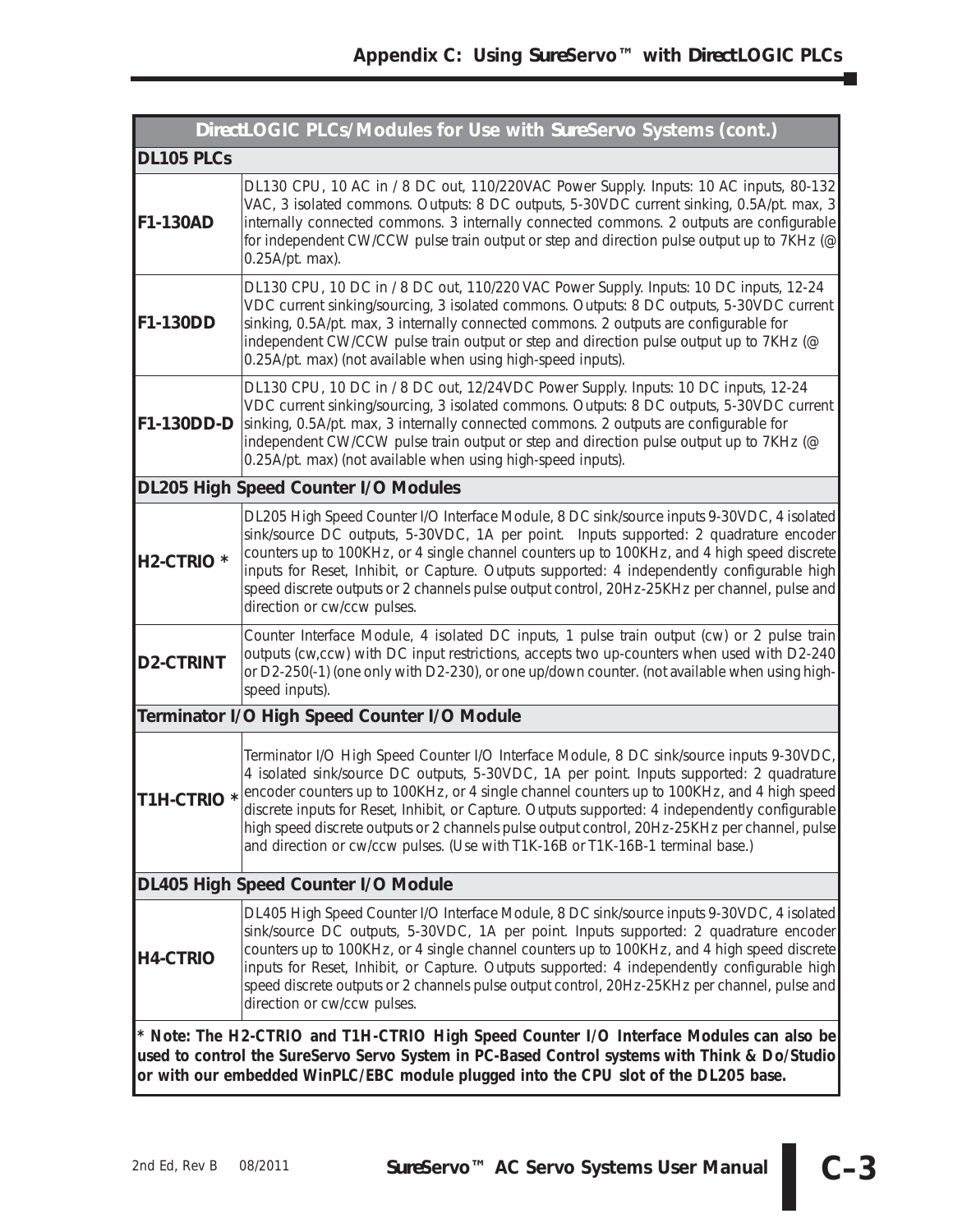#### **Typical Connections to a DL05 PLC**

The following wiring diagram shows typical connections between the *Sure*Servo™ Servo System components and a *Direct*LOGIC DL05 PLC. Refer to the DL05 Micro PLC User Manual, p/n D0-USER-M, Chapter 3: High-Speed Input and Pulse Output Features, for detailed programming instructions when using the PLC for the Mode 30: Pulse Output function.

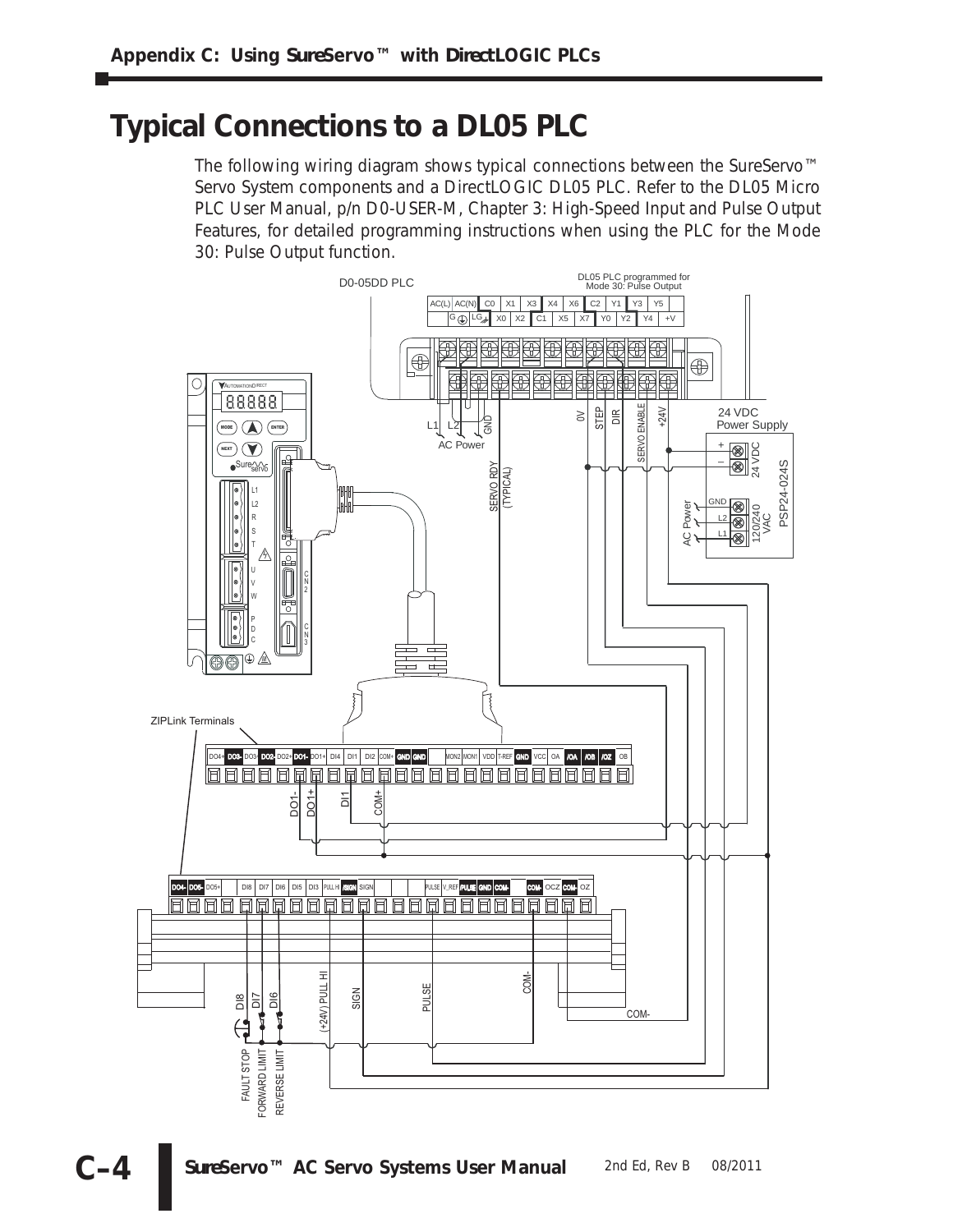#### **Typical Connections to an H0-CTRIO**

The following wiring diagram shows typical connections between the *Sure*Servo™ Servo System components and a *Direct*LOGIC H0-CTRIO High Speed Counter I/O Interface Module installed in either a DL05 or DL06 PLC option slot. Refer to the CTRIO High-Speed Counter Module User Manual, p/n HX-CTRIO-M, for detailed programming instructions when using the H0-CTRIO module.

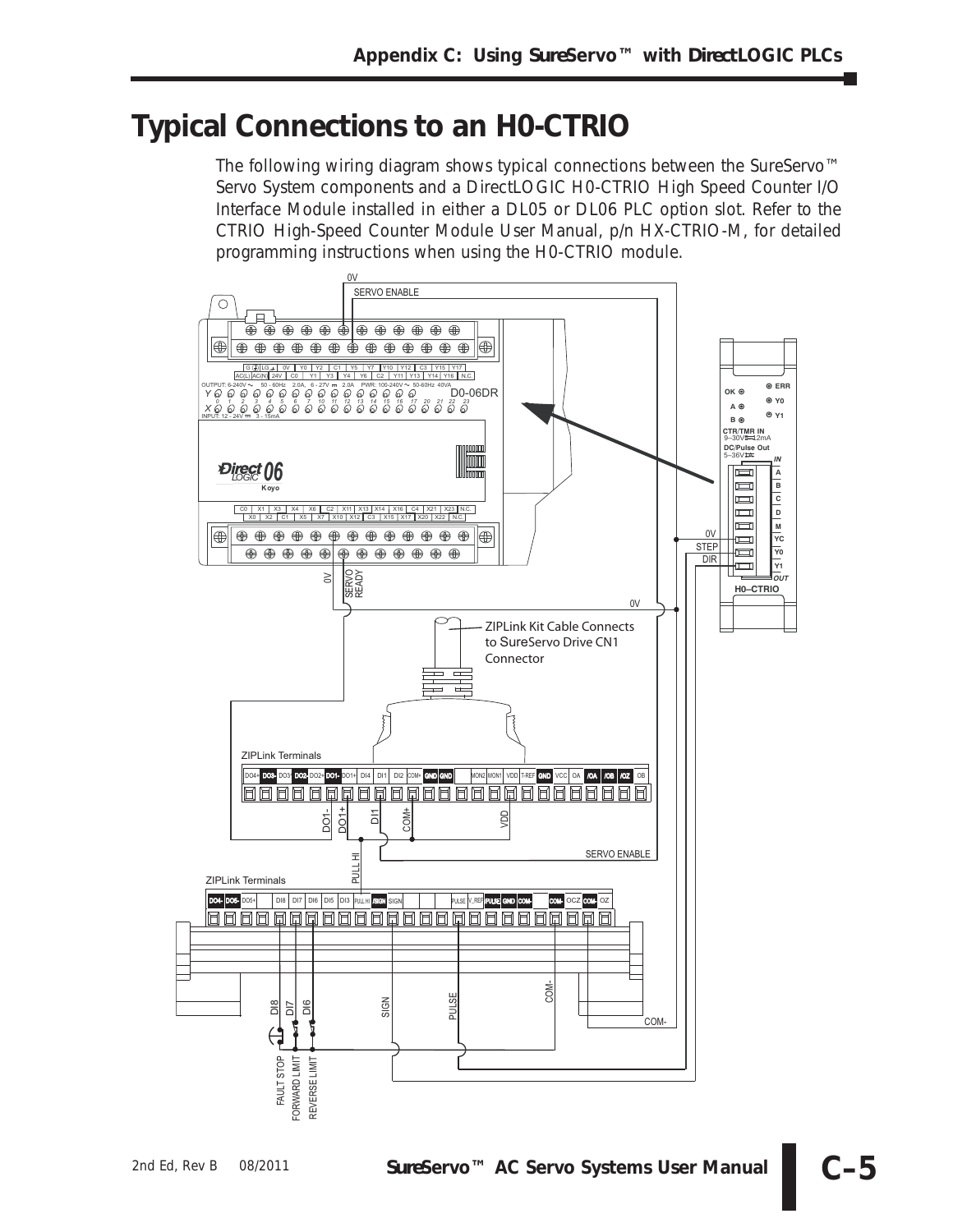The following wiring diagram shows typical connections between the *Sure*Servo™ servo components and a DirectLogic DL06 PLC. Although this example is a PLC, any Modbus master controller would work in this control scheme.

Refer to the DL06 programming manual for detailed programming instructions and examples using Port 2 of the DL06 for Modbus communications. Modbus register addresses can be found in Chapter 6 of this manual.

Below find a few quick-start tips when using this control method:

- The communication parameters P3-01 (Baud rate) and P3-02 ( protocol) should match in all the devices and the multidrop network. Each device on this network MUST have a unique Modbus identifier: Set P3-00 to a unique address. P3-05 (RS communication type) must also be set the same in each servo system.
- To use RS485 communications, simply jumper the TX- and RX- signals together as well as the  $TX$ + and  $RX$ + signals and set parameter P3-05 = 1.
- If your application needs to change speeds, positions, ramps, etc. frequently, P2- 30 should be set to 5 to prevent excessive writes to flash memory. As with any EEtype memory, there is a finite number of times the hardware can be written to before it will become damaged and fail. By setting the parameter to 5, the drive uses the new values that are written but they are not set to flash memory, thereby not prematurely damaging the drive.

| $\overline{\phantom{00}00000}$ |
|--------------------------------|
|                                |
|                                |
|                                |

*NOTE: The value in P2-30 is NOT stored in flash memory and MUST be set each time the drive is powered up (default is zero).*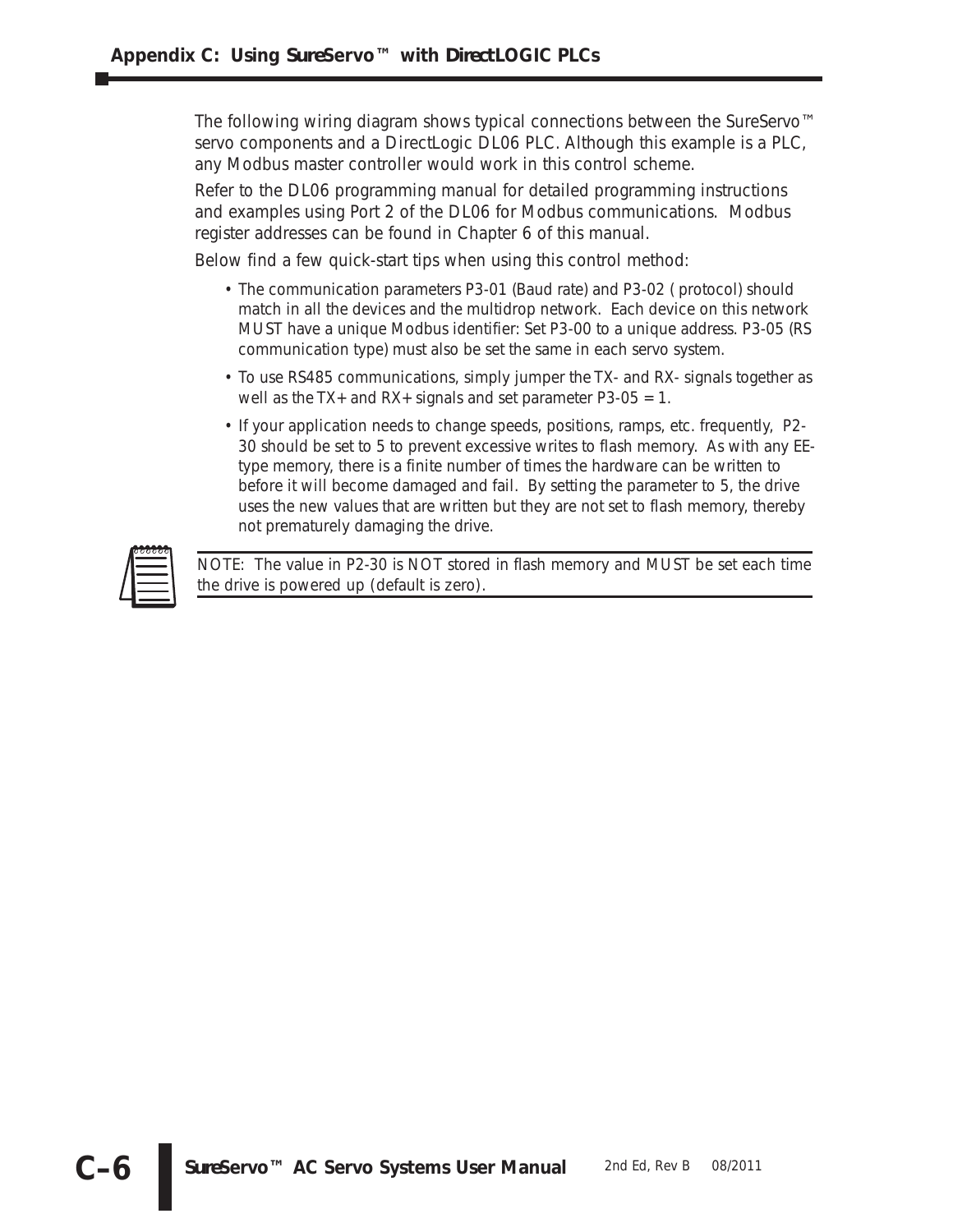#### **Typical Connections – Multiple Drives/Motors Through Communication**

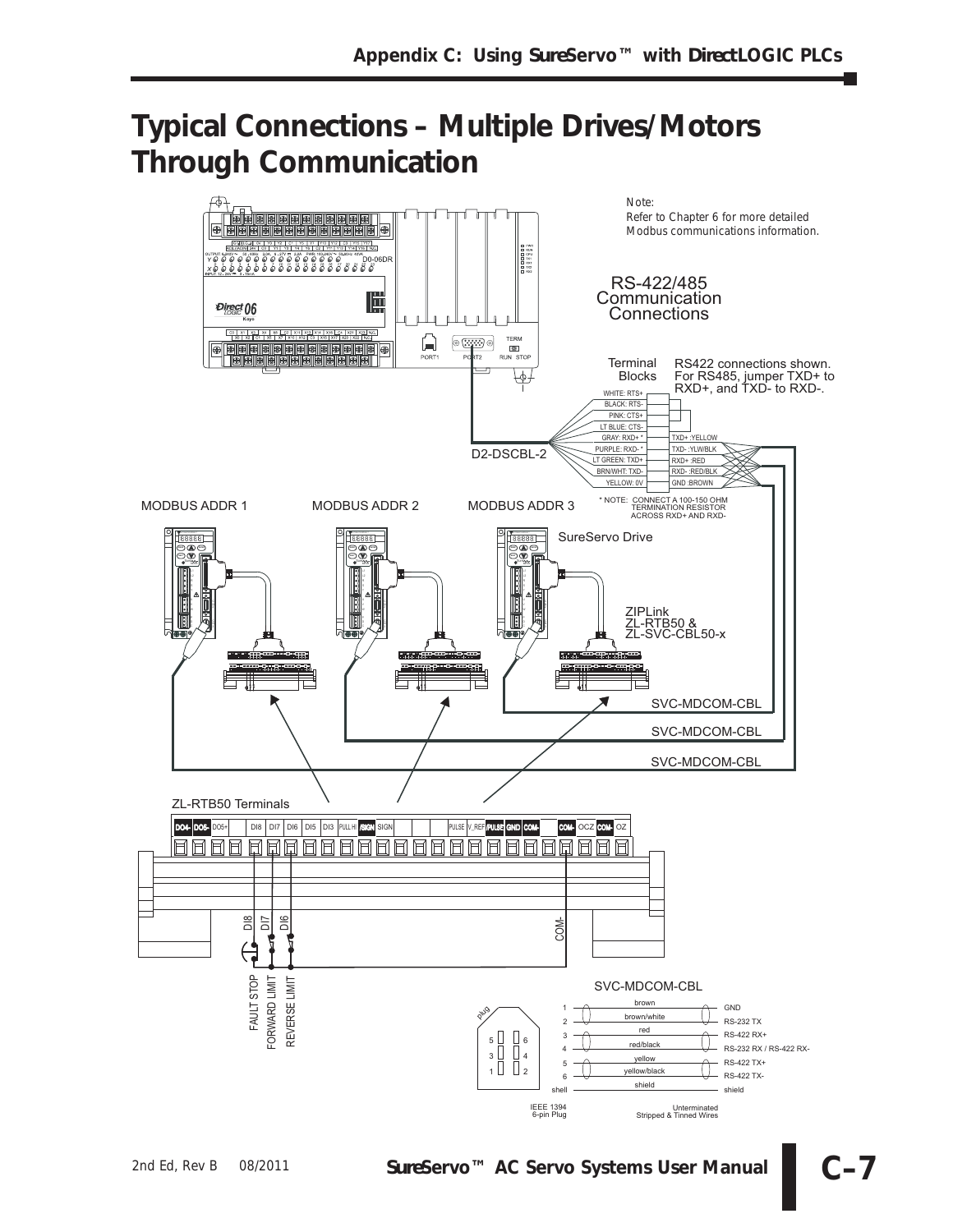#### **Connecting** *Sure***Servo™ to ADC Line Driver Encoders**



Line Driver Encoder Connections ADC Model TRD-Sxxx-VD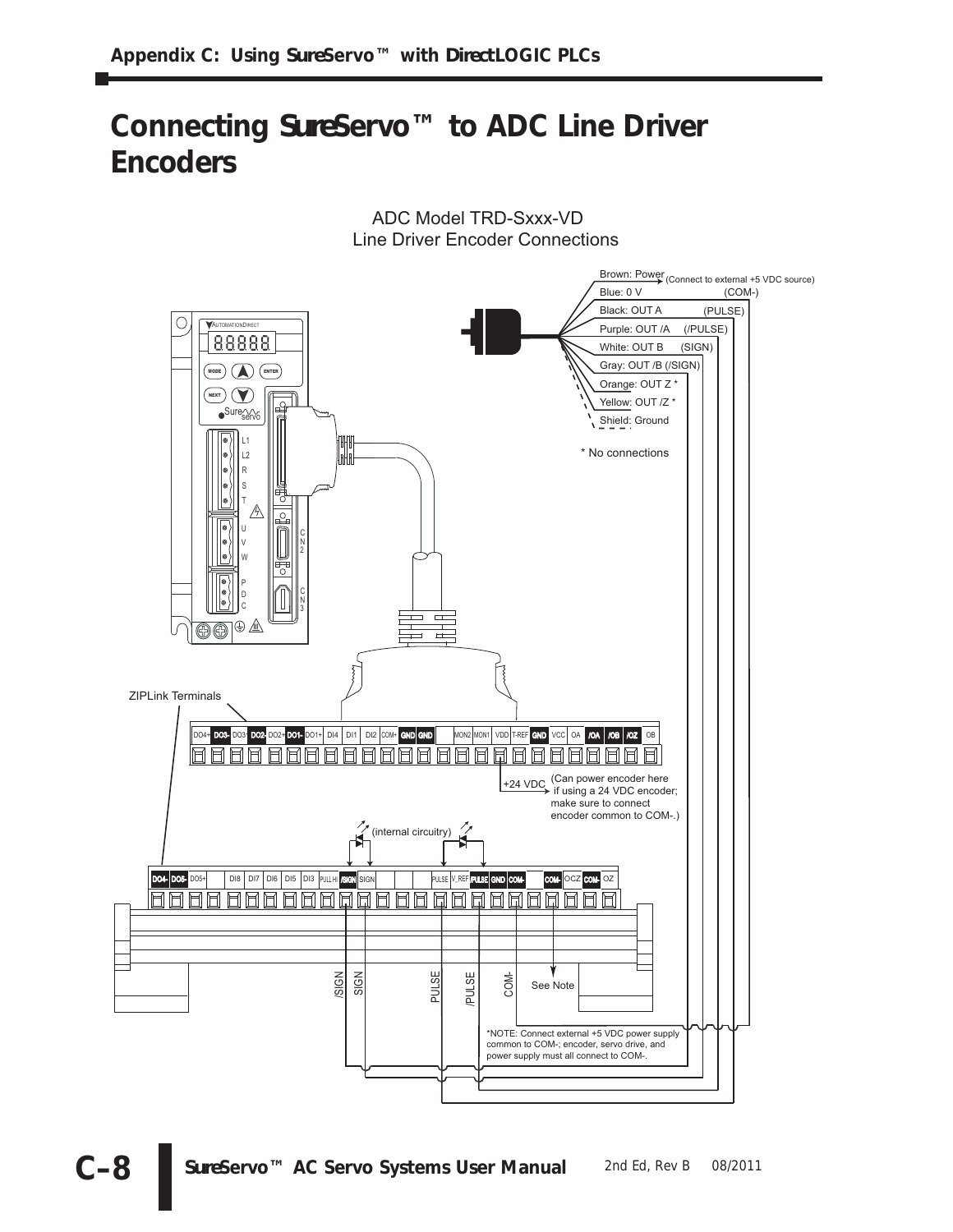#### **Connecting** *Sure***Servo™ to ADC Open-Collector Encoders**



Open-Collector Encoder Connections ADC Model TRD-Sxxx-BD